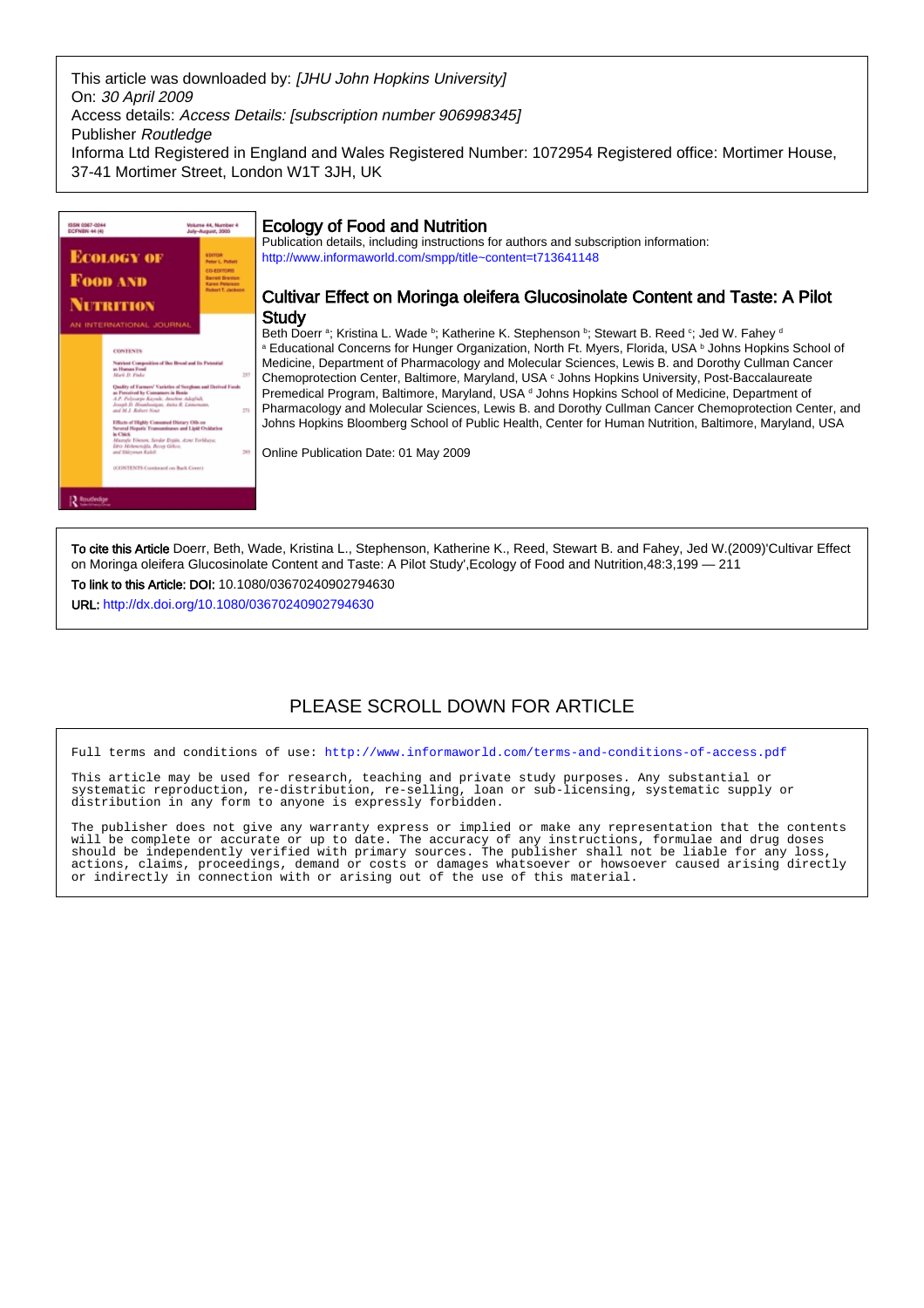*Ecology of Food and Nutrition*, 48:199–211, 2009 Copyright © Taylor & Francis Group, LLC ISSN: 0367-0244 print/1543-5237 online DOI: 10.1080/03670240902794630



# GEFN 0367-0244 1543-5237Ecology of Food and Nutrition, Vol. 48, No. 3, March 2009: pp. 1–20 Nutrition **Cultivar Effect on** *Moringa oleifera* **Glucosinolate Content and Taste: A Pilot Study**

#### Glucosinolates and Taste of B. Doerr et al. *Moringa oleifera* BETH DOERR

*Educational Concerns for Hunger Organization, North Ft. Myers, Florida, USA*

#### KRISTINA L. WADE and KATHERINE K. STEPHENSON

*Johns Hopkins School of Medicine, Department of Pharmacology and Molecular Sciences, Lewis B. and Dorothy Cullman Cancer Chemoprotection Center, Baltimore, Maryland, USA*

#### STEWART B. REED

*Johns Hopkins University, Post-Baccalaureate Premedical Program, Baltimore, Maryland, USA*

## JED W. FAHEY

*Johns Hopkins School of Medicine, Department of Pharmacology and Molecular Sciences, Lewis B. and Dorothy Cullman Cancer Chemoprotection Center, and Johns Hopkins Bloomberg School of Public Health, Center for Human Nutrition, Baltimore, Maryland, USA*

*Leaves of the tropical tree* Moringa oleifera *are widely promoted in areas of chronic malnutrition as nutritional supplements for weaning infants and nursing mothers. Adoption, in these circumstances may hinge upon taste, which can vary greatly amongst cultivars. It is widely assumed that this taste variation is primarily germplasm-dependent, and results from the breakdown of glucosinolates to isothiocyanates. Leaves of 30 accessions, grown at a single field plot, were sampled 3 times over the course of a year. Taste, assessed in a masked protocol, was not related to glucosinolate content of the leaves.*

*KEYWORDS glucosinolate, biomass, biofumigation, nutrition, taste, isothiocyanate, tropic, tree*

Address correspondence to Jed W. Fahey, Johns Hopkins School of Medicine, Department of Pharmacology and Molecular Sciences, Lewis B. and Dorothy Cullman Cancer Chemoprotection Center, 725 N. Wolfe St., 406 WBSB, Baltimore, MD 21205-2185, USA. E-mail: jfahey@ jhmi.edu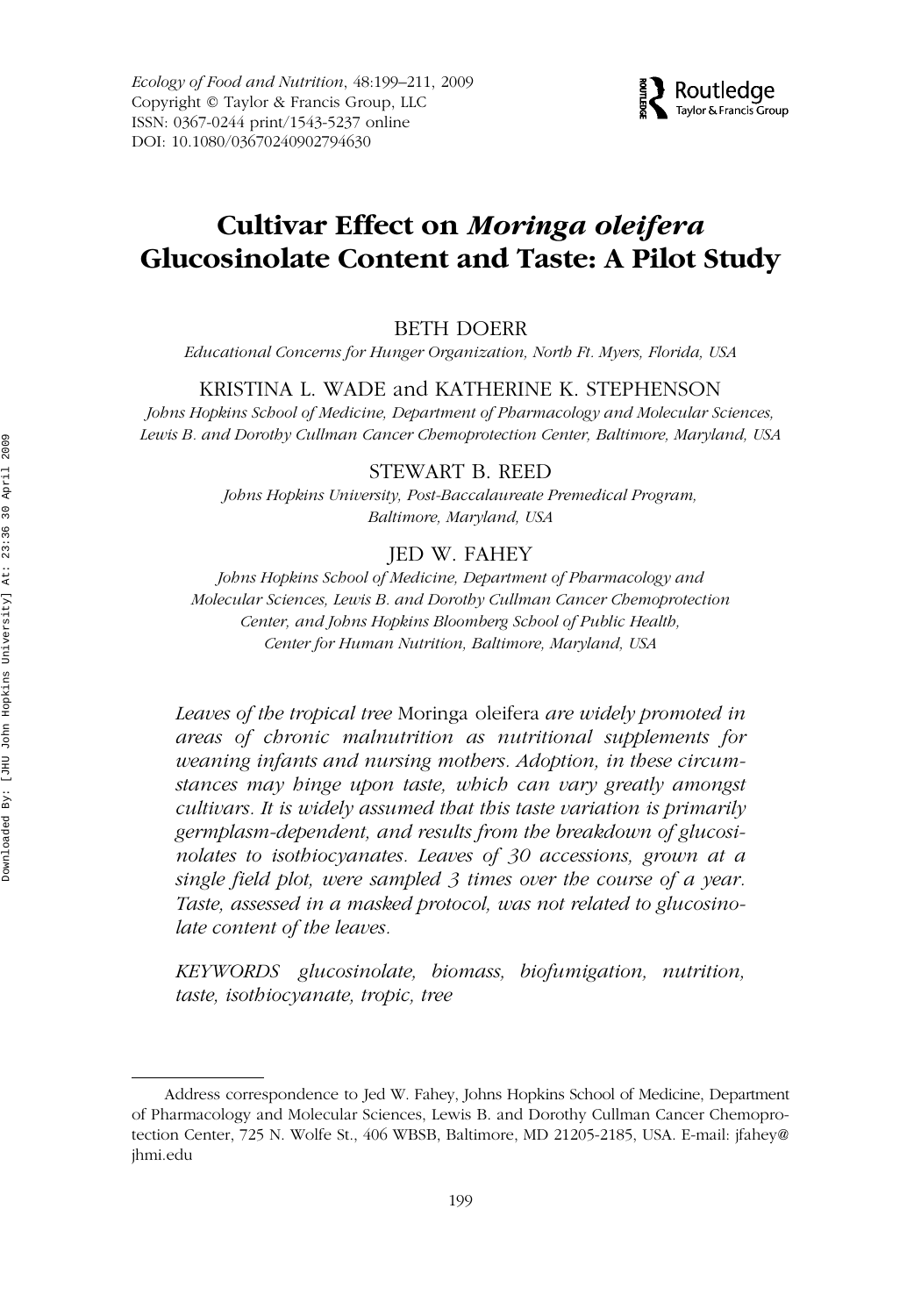# INTRODUCTION

*Moringa oleifera* is a pan-tropical tree of great potential value in the tropics due to its nutritional, biomass, water-purification (seeds), agro-forestry, biofumigation (leaves), and medicinal qualities (Palada, 1996; Fahey, 2005). It produces large quantities of seedpods within the first few years of growth. By tradition, it is almost exclusively propagated by seed in certain regions (e.g., the Sudan) and by vegetative methods in other areas (e.g., India) (Jahn et al., 1986). As a result of the rapid dissemination of germplasm from its point of origin in the sub-Himalayan region of India, Pakistan, and Afghanistan (Olson, 2002), development of hybrid cultivars has not occurred, nor has germplasm distribution been well documented (Olson and Rosell, 2006). As a result, performance evaluations of multiple accessions of this single species have not been well documented by objective measures, nor has the content of specific potentially valuable phytochemicals (e.g., glucosinolates) been compared across accessions. Correlating horticultural and phytochemical characteristics (phenotype) with genotype will be a critical task as increasingly detailed scientific research focuses on the phytochemicals of *M. oleifera* and their contribution to the widely reported disease-preventive and therapeutic properties of this edible plant.

As with all foods, palatability is a very important parameter to those interested in the utilization of Moringa for its nutritional and medicinal properties. It has been widely promoted by a great many non-governmental organizations (NGOs), and even by some governmental agencies, as a possible weaning food to prevent starvation in chronically malnourished populations (Fahey, 2005). Regional preferences regarding taste and other organoleptic, horticultural, and agronomic characteristics vary greatly. For example, in one part of India the pods of the tree are cherished (and they are quite hot and spicy) and the leaves are avoided, and in another part of India the opposite is true. The taste of fresh leaves is known to vary greatly – some of them are quite "radishy", hot, and pungent, while others are very mild. To the extent that the leaves (typically dried and powdered) are suggested for use in weaning porridges, it would seem to be important to be able to suggest or provide sources of less harsh or less radishy tasting leaves. Although the potential aversion of infants to a very pungent gruel has not been tested scientifically, from a commonsense standpoint it would seem logical that having taste options would be beneficial.

Cells throughout the tissues of *Moringa* spp. contain glucosinolates (Bennett, 2003; Fahey et al., 2001; Fahey, 2005; Kjaer, 1979) – primarily 4-(rhamnopyranosyloxy)benzyl glucosinolate [4RBGS], and monoacetyl- (rhamnopyranosyloxy)benzyl glucosinolate [MAGS], and much lesser quantities of benzyl glucosinolate. These glucosinolates are converted to isothiocyanates by an enzyme called myrosinase. This enzyme resides in the microflora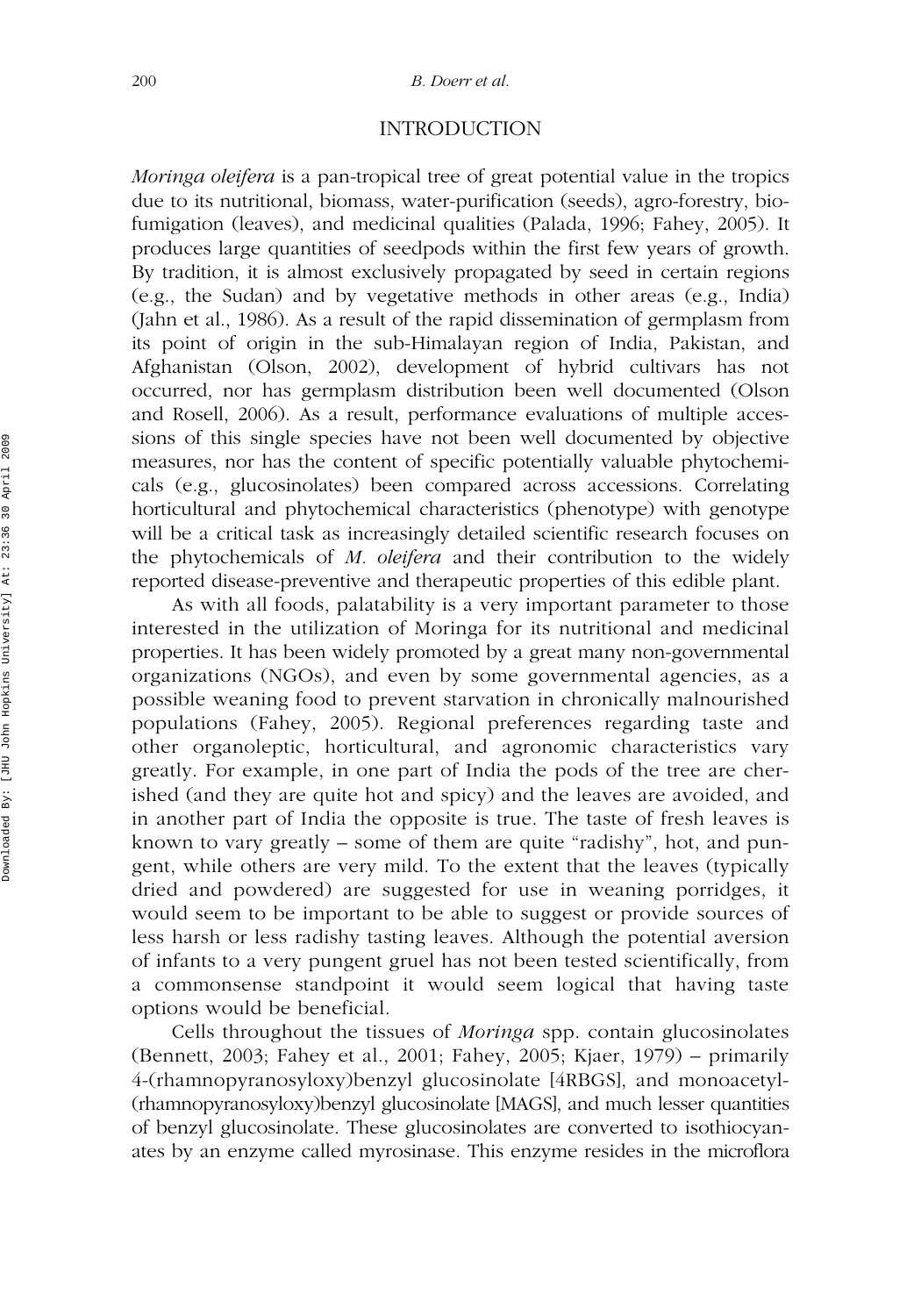within the gastrointestinal tracts of human beings, and it also co-exists in the tissues of plants containing those glucosinolates. It is released upon maceration of that plant tissue (e.g., chewing) and it acts very rapidly to convert the benign glucosinolates into their much more active and pungent, spicy or hot tasting isothiocyanates. The isothiocyanates produced from the reaction of glucosinolates and myrosinase in Moringa are responsible for at least some of the medicinal properties that have been ascribed to Moringa (Fahey, 2005), and we expect that they are responsible for some portion of the taste profile of the distinctive leaves and pods of this species (*Moringa oleifera*) – the horseradish tree, as it's commonly known. We have thus evaluated the palatability of 30 accessions of *M. oleifera*, and we have measured the levels of the primary glucosinolates found in leaves harvested from all 30 accessions.

#### MATERIALS AND METHODS

Thirty accessions of *Moringa oleifera* were grown from seeds in blocks of 10 trees, in a single field plot in North Fort Myers, Florida, USA. *M. oleifera* accessions were obtained from sources in North and Central America, the Caribbean, Africa, and India. The breeding line PKM1 was developed by Tamil Nadu Agricultural University, and has been widely distributed via Horti Nursery Networks (Erode, TN, India). Technically, although PKM1 has been called a variety, it appears to be a population that has been allowed to intercross to establish panmixia equilibrium. It is thus a "synthetic population" produced by repeatedly culling off-types from an open-pollinated population grown in isolation for several generations (Anbarassan et al., 2001). A bushy growth habit can be attained with this breeding line by repeated pruning, resulting in some of the branches even growing in a horizontal orientation. Similarly, a line called PKM2 was selected in India for its heavy production of singularly large and fleshy seedpods ("drumsticks"). Both the PKM1 and PKM2 lines can be intensively managed to produce seedpods after as little as six months from planting. They have become quite popular with growers in India and other parts of the developing world, and have also been the subject of at least one taste test in which the samples were evaluated after cooking, rather than being tasted fresh (Pasternak, 2004). Seed source and country of origin is provided in Table 1.

On July 10, 2003, seedlings were transplanted from a seedling nursery to an irrigated plot on a poorly drained, deep sand soil. The soil is characterized as a sandy, siliceous, hyperthermic Arenic Haplaquod soil in the Immokalee Series. The test site is level and poorly drained, with deep sand dominated by medium and fine grain sand, having a low natural fertility, an organic matter content of 1-2%, and a pH of 7.5.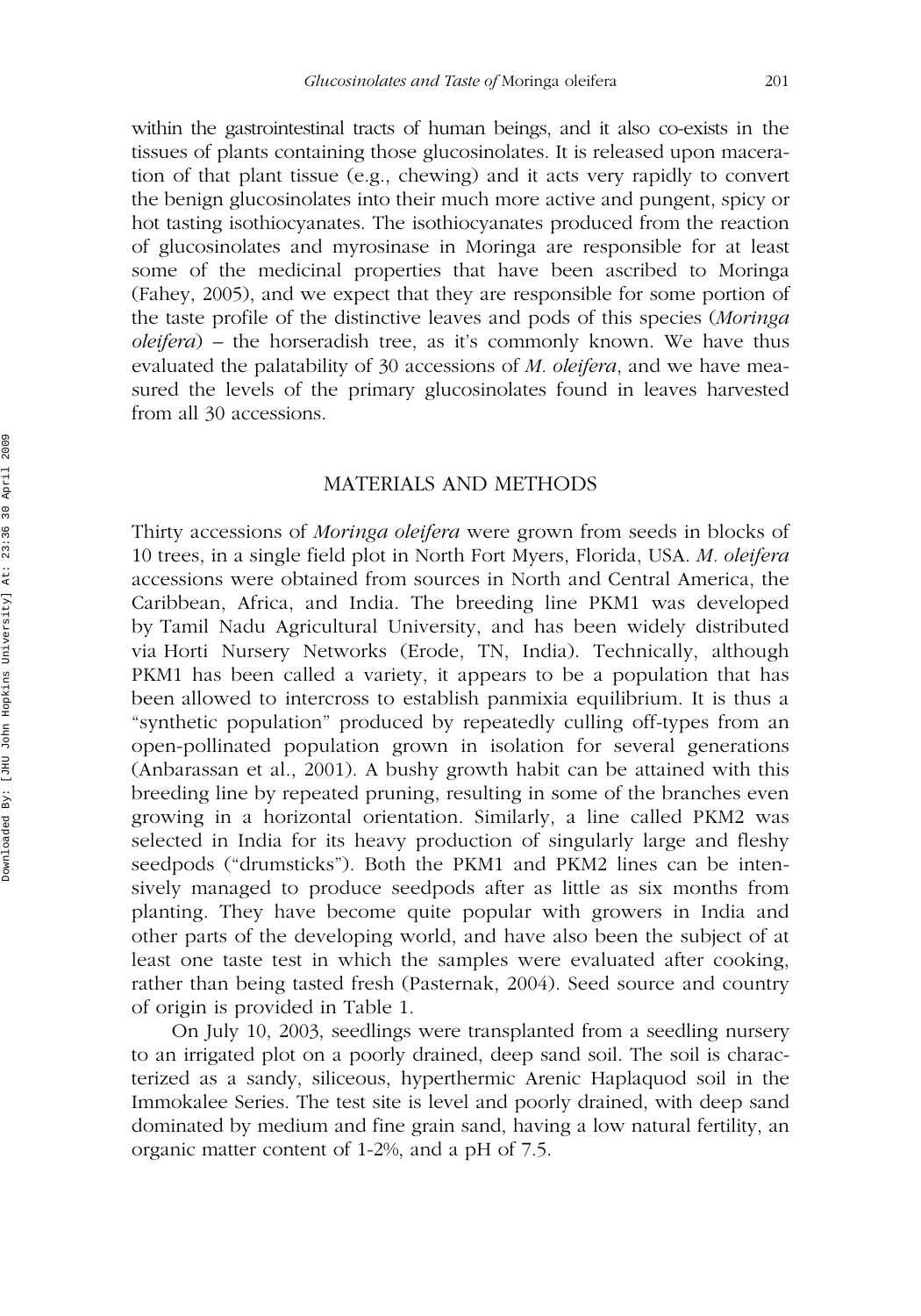| evaluated                                                                              |            |                            |                            |                         |                              |                      |                   |        |
|----------------------------------------------------------------------------------------|------------|----------------------------|----------------------------|-------------------------|------------------------------|----------------------|-------------------|--------|
|                                                                                        |            |                            | Total RBGS                 |                         |                              |                      | Taste (1-3 scale) |        |
|                                                                                        |            |                            | (umol/g fresh wt.)         |                         | Hot                          |                      | Overall           |        |
| Source                                                                                 | Accession  | May 05                     | Dec <sub>05</sub>          | Apr 06                  | May 05                       | Apr 06               | May 05            | Apr 06 |
| North America<br>Bradenton, FL<br>ECHO Farm<br>Ft. Myers<br>N. Wood, FL<br>N. Wood, FL |            |                            |                            |                         |                              |                      |                   |        |
|                                                                                        | 02099-0211 |                            |                            |                         |                              |                      |                   |        |
|                                                                                        | 92028-991E |                            |                            |                         |                              |                      |                   |        |
|                                                                                        | 92026      |                            | 03<br>03<br>03<br>03<br>03 | 5<br>2023<br>2025       | 1 1 4 1<br>1 1 1 1 1         | $0.144$<br>$2.144$   |                   |        |
|                                                                                        | 00099-001  | $76.5$<br>$14.1$<br>$30.8$ |                            |                         |                              |                      |                   |        |
|                                                                                        |            |                            |                            |                         |                              |                      |                   |        |
| Central America<br>Villoria, Belize                                                    | 03051-0311 |                            | $37.4$<br>53.0             | 52.7                    | 2.7<br>2.6                   | $\frac{0}{2}$        |                   |        |
| Mexico                                                                                 | 01084-0111 | 18.3<br>56.9               |                            |                         |                              | $\overline{1.9}$     |                   |        |
| Caribbean (Haiti)                                                                      |            |                            |                            |                         |                              |                      |                   |        |
|                                                                                        | 01046-011A |                            |                            |                         |                              |                      |                   |        |
| K. Flanagan<br>Bohoc<br>La Gonave                                                      | 02055-021  | $447780011$<br>$447780011$ | 578345789<br>578345788     | 5650371844<br>565825875 | 2000 4 7 4 4<br>2000 4 7 4 7 | $\frac{0}{1.6}$      |                   |        |
|                                                                                        | 02073-021F |                            |                            |                         |                              |                      |                   |        |
| Les Cayes<br>Port Au Prince<br>C. Thede<br>C. Thede                                    | 02057-0211 |                            |                            |                         |                              | $215000000000000000$ |                   |        |
|                                                                                        | 02056-0211 |                            |                            |                         |                              |                      |                   |        |
|                                                                                        | 03064-0311 |                            |                            |                         |                              |                      |                   |        |
|                                                                                        | 03065-031F |                            |                            |                         |                              |                      |                   |        |
|                                                                                        | 03067-031H |                            |                            |                         |                              |                      |                   |        |

There was a highly significant trend for ranking of the 30 accessions by RBGS across harvest dates ( $z = 5.06$ ,  $p < 0.001$ , by nptrend analysis), and there was no correlation between RBGS and taste (hot-, or overall-) ( $p >$ There was a highly significant trend for ranking of the 30 accessions by RBGS across harvest dates ( $z = 5.06$ ,  $p < 0.001$ , by nptrend analysis), and there was no correlation between RBGS and taste (hot-, or overall-) (p > 0.05, by ANOVA) at either of the sample dates in which both were **TABLE 1** Total (Rhamnopyranosyloxy)benzyl Glucosinolate (RBGS) Content and Taste of 30 *Moringa oleifera* Accessions. TABLE 1 Total (Rhamnopyranosyloxy)benzyl Glucosinolate (RBGS) Content and Taste of 30 Moringa oleifera Accessions. evaluated.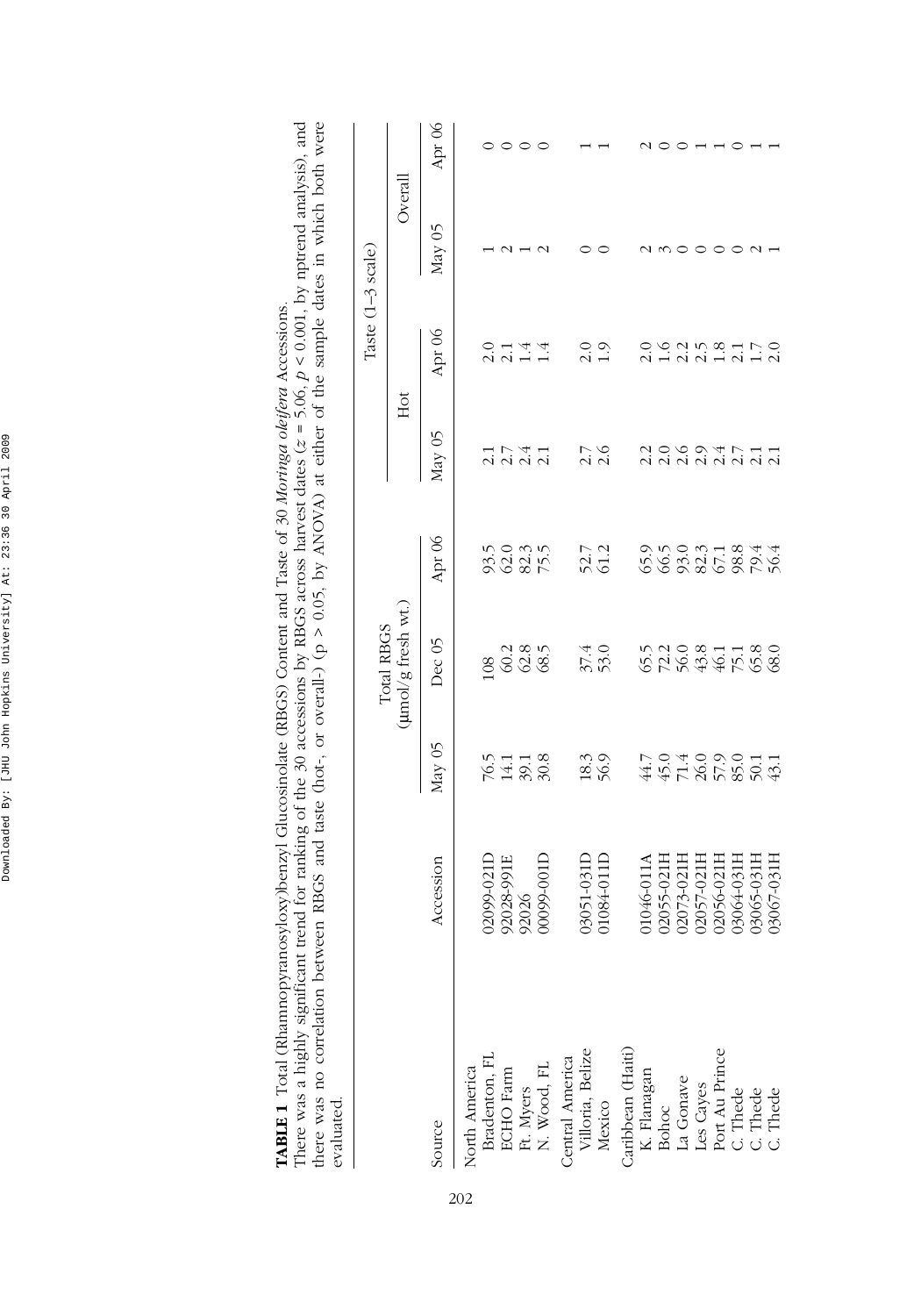| S n n n m<br>H n n H n                                |                                                                                        | s<br>Sagay sa                                                                                                                                     |
|-------------------------------------------------------|----------------------------------------------------------------------------------------|---------------------------------------------------------------------------------------------------------------------------------------------------|
| r mango<br>Nanan                                      | com<br>Vidici                                                                          | coadowi<br>Componi                                                                                                                                |
| 319313<br>51828 RT436                                 |                                                                                        | 575749219<br>575749219<br>575749519                                                                                                               |
|                                                       | 66468 4645<br>66468 4646                                                               | 78.6<br>00 30 30 30 7<br>00 30 50 7<br>7                                                                                                          |
|                                                       | 85422 8622<br>2004 8622                                                                | $67.119889940$<br>$67.119940$                                                                                                                     |
| 1160-070<br>03071-031H<br>02058-021H<br>$-8 - 031$    | 00045-011A<br>03005-031A<br>91070<br>03056-031L                                        | J3034-031F<br>1088-0111<br>3066-0311<br>3052-031<br>98018                                                                                         |
| C. Thede<br>C. Thede<br>Archai<br>C. Thede<br>Titayen | PKM-1 Horti<br>PKM-2 U. Asmar<br>Pocha Exports<br>Trust Hospital<br>South Asia (India) | Binga Trees, Zimbabwe<br>CWS Senegal<br>Tanzania/Malawi<br>Msingi, Tanzania<br>Optima, Tanzania<br>Optima, Tanzania<br>Optima, Tanzania<br>Africa |

| i                                         |
|-------------------------------------------|
| ı<br>í<br>l                               |
| ¢<br>¢                                    |
| ı                                         |
| At                                        |
| l<br>i<br>l<br>I<br>l<br>ı<br>l<br>İ<br>l |
| ı<br>l<br>l<br>j<br>İ<br>I                |
| ı<br>ı<br>Ï<br>ś<br>I                     |
| i<br>Ï                                    |
| ï<br>i<br>ı<br>I                          |
| ۱<br>I<br>Ï<br>I                          |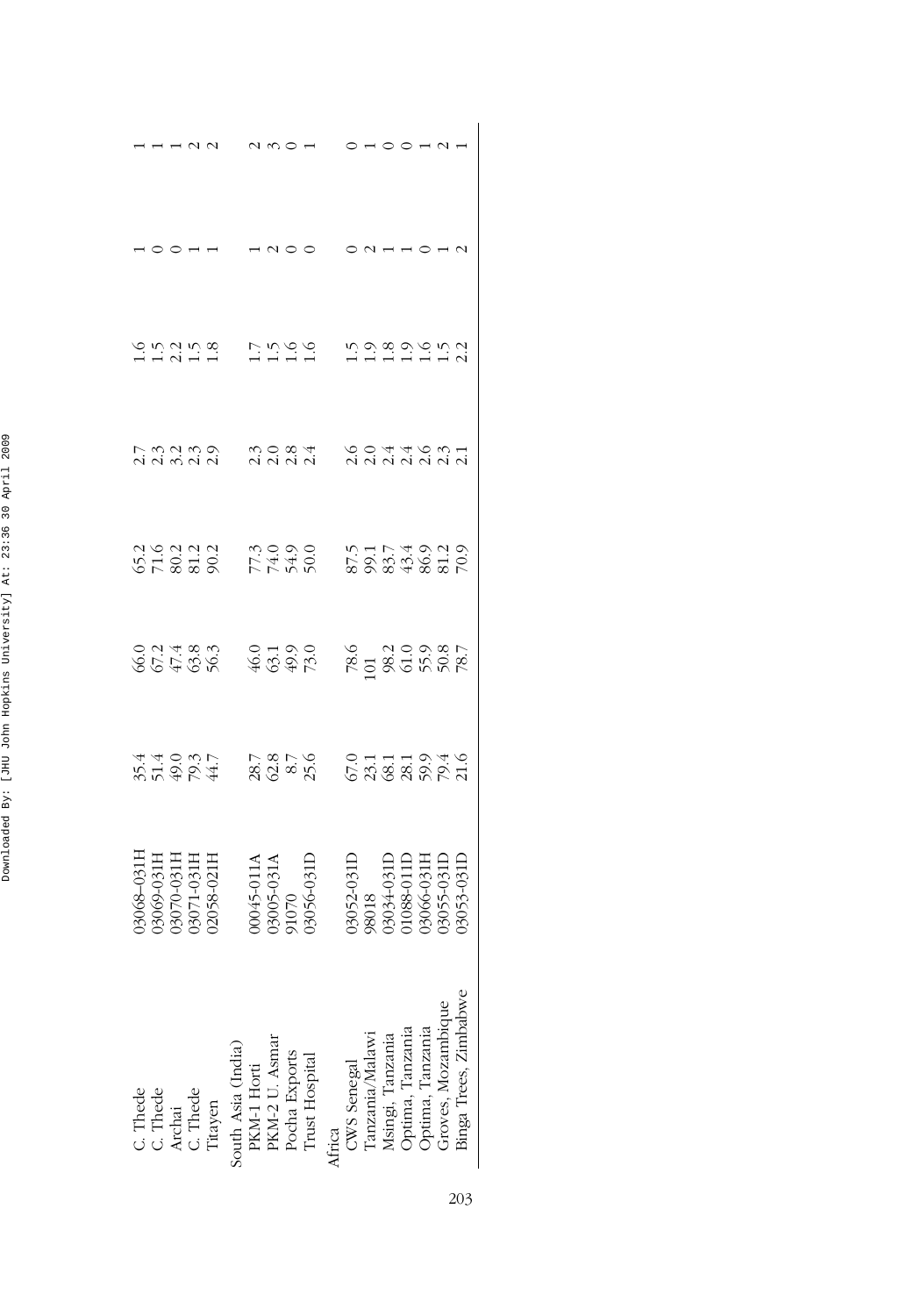A total of 283 trees representing 30 accessions were planted in 10 rows, with 3 accessions per row and 10 trees per accession (except for 3 accessions which together total 13 trees). Young trees were trimmed to a height of either 0.45 or 0.9 m during the spring of 2004, and were again trimmed to a height of either 1 m or 2 m in the fall of 2004. Samples from 3 trees per plot were taken on May 5, 2005 for taste evaluations. This plot of trees was established in order to evaluate differences in leaf production (biomass and nutritional analysis not reported herein), and the trees were planted at relatively close spacings (90 cm within a row and 180 cm between rows). The primary intention of the test plot was to maintain a regular pruning schedule that would permit us to compare yield and taste by accession, and to provide large quantities of leaves with which to make dried Moringa leaf powder for other uses. In southwest Florida, *M. oleifera* grows very rapidly during the hot rainy season and goes into a semi-dormant stage during the cooler winter months. Leaf collections were made twice a year – once in the fall to collect the large quantity of leaves produced over the peak growing season, and once in the spring. Leaf samples were taken for taste and phytochemical analysis immediately following each of these biomass harvests from branches that were tagged so that they could be repeatedly accessed for this purpose. Thus, harvests were performed in May 2005 (the hot, rainy season), December 2005 (cooler, dry season), and April 2006 (spring period of vigorous new growth).

Leaf samples removed at 2 of the 3 harvest dates were used for immediate taste testing, and at each date subsamples containing 3 full leaves (each leaf of *M. oleifera* contains between 20 and 40 individual leaflets) were immediately chilled by gently packing in a styrofoam cooler with "blue" ice-packs, and shipped by overnight freight to Baltimore for immediate extraction and evaluation of glucosinolate content as described elsewhere (Troyer et al., 2001; Fahey et al., 1997; Wade et al., 2007). Organoleptic evaluation (*overall taste* and *relative hotness*) was performed at the first and third harvest dates. Tree height was measured at only the first harvest date and girth was measured at all harvests. Glucosinolate content was measured for all samples.

#### DATA COLLECTION

Four randomly tagged trees of each accession were used throughout the trial (the same trees at each measurement period) to collect direct measurements of tree height (May 2005 only) and tree girth (at 0.3 m above ground). One branch (from 1 tree) was tagged in each accession at the first taste evaluation, and this branch was used as a source of fresh leaves for this and subsequent taste tests.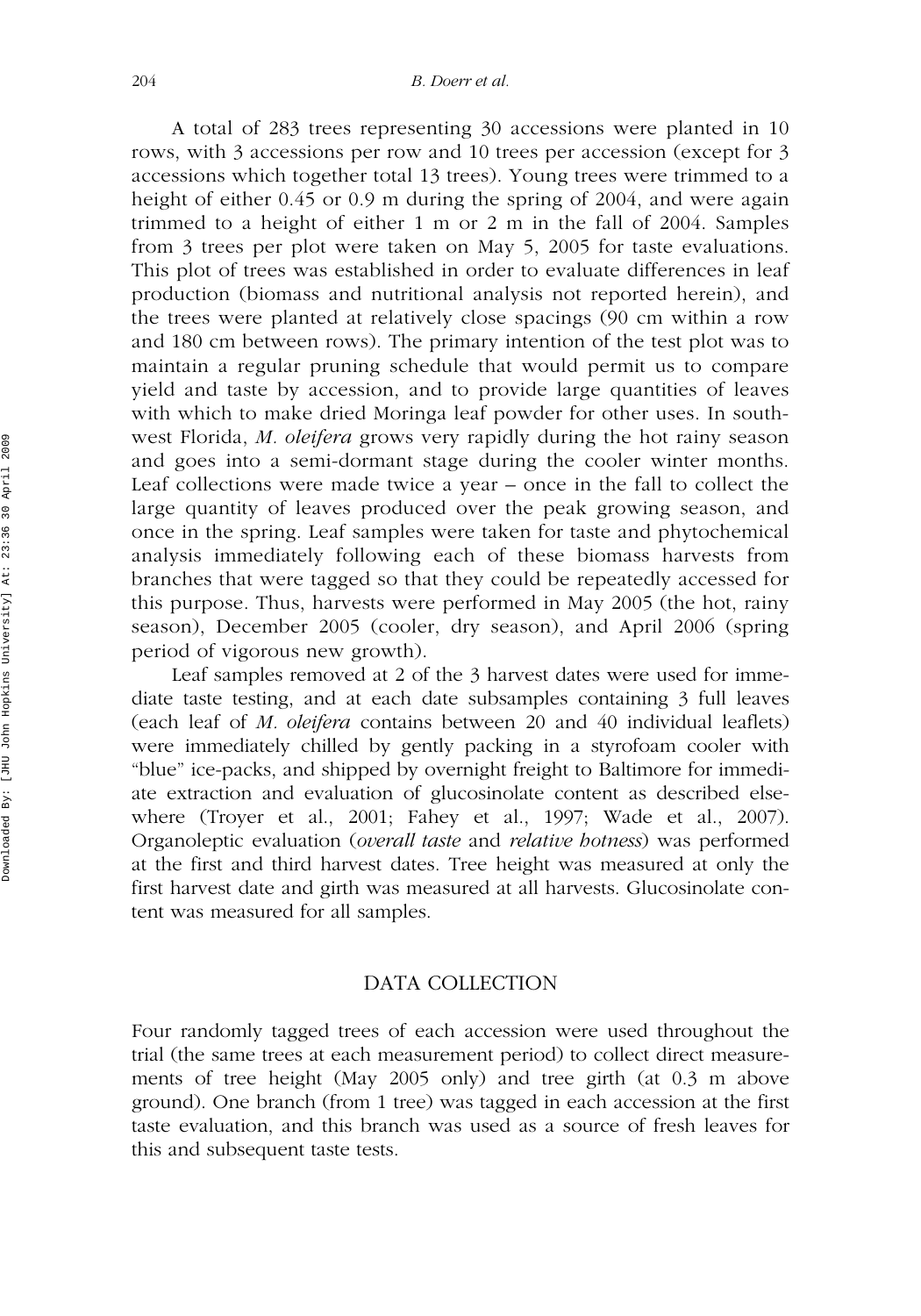Organoleptic quality (taste and hotness or pungency) of the fresh leaf was evaluated for all 30 accessions of *M. oleifera*. Data were collected by teams of unpaid volunteers (9 in 2005 and 10 in 2006), who received instructions on methodology guided by commonly accepted protocols (Schonhof, 2004; Hough, 2006) at the beginning of each data collection session. Two taste scores were provided. The first, was a rating of "*taste hotness*" in which scores were scaled from "1" (mild), to "3" (hot, radishy, and pungent), and the second was an overall and highly subjective evaluation of palatability (*overall taste*) in which scores ranged from "1" (least desirable) to "3" (most desirable). Tasters were isolated from each other, and a study supervisor recorded scores. Each taster rinsed their mouth with fresh water between samples.

#### Glucosinolate Analysis

Glucosinolate levels were determined by HPLC analysis of extracts (1:1:1:1, dimethyl sulfoxide: acetonitrile: dimethyl formamide: water) made using leaf samples as described by Troyer et al. (2001). Briefly, samples were injected onto a PolyhydroxyethylA column (PolyLC, Columbia, MD) and eluted with isocratic 30 mM ammonium formate pH 5.4 in 85:15 acetonitrile:water (vol:vol) at a flow rate of 2 ml/min. Detection was via photodiode array with absorbance monitored at 235 nm. All solvents (Fisher Scientific, Fairlawn, NJ; Sigma-Aldrich, Inc., St. Louis, MO; and J. T. Baker, Inc., Phillipsburg, NJ) were ACS or HPLC grade and all of the HPLC components were purchased from Waters (Milford, MA).

A sub-sample of the extracts was subject to myrosinase digestion to confirm, by difference, the identity of chromatographic glucosinolate peaks (Fahey et al., 1997). Briefly, a small amount of extract was evaporated to dryness using a Savant Speedvac Concentrator (Savant Instruments, Inc., Farmingdale, NY), and redissolved in an aqueous system comprised of 20 mM sodium phosphate buffer, pH 6.0, 500 μM ascorbic acid (freshly prepared), and enough myrosinase to completely hydrolyze the glucosinolates during a 2 hour incubation at 37°C. Following hydrolysis, an aliquot was chromatographed as outlined in the previous section, and the results were compared to the unhydrolyzed sample chromatogram. Peaks that disappeared following myrosinase digestion were glucosinolates. As a further validation of peak identity, peaks were also regularly checked by electrospray mass spectroscopy against authentic standards.

#### Statistics

ANOVA, nptrend, and Spearman's rank correlations were performed using Stata 7 (Stata Corp., College Station, TX).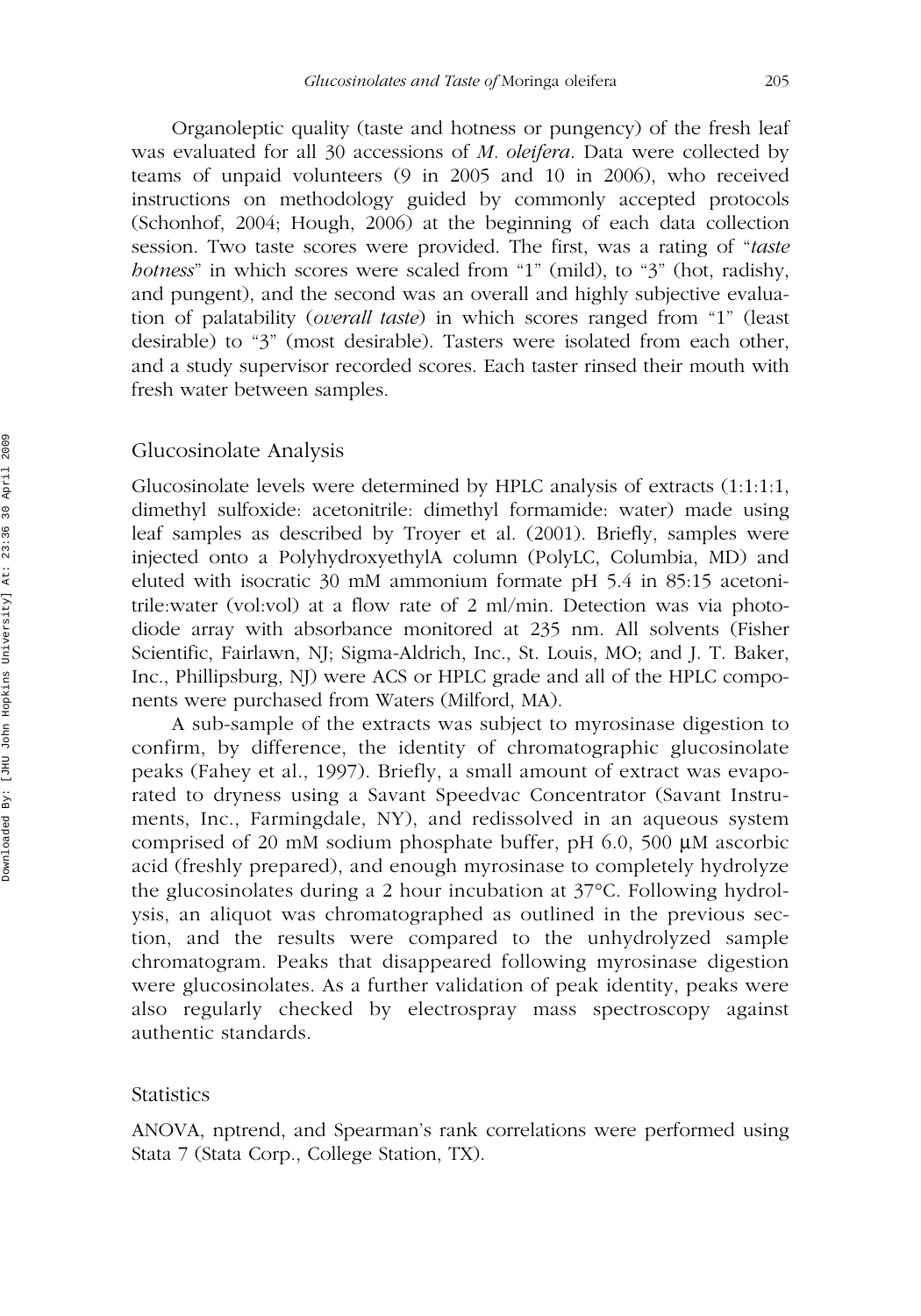## RESULTS AND DISCUSSION

There was no correlation between total glucosinolate content (RBGS), or either of the 2 major glucosinolates found in fresh leaves (4RBGS and MAGS), and the taste of fresh Moringa leaves as evaluated by masked taste panels at 2 separate harvest times, May 2005 ( $n = 9$  judges) and April 2006  $(n = 10$  judges). There were strong, positive correlations between glucosinolate content and sample date (Spearman's rho =  $0.6111$ ;  $P < 0.00001$ ), as well as girth, which is a proxy for sample date (see supplemental data Table S1). Mean glucosinolate content increased with each of the 3 harvests in a manner consistent with findings in other glucosinolate containing crops (Cartea et al., 2007; Charron et al., 2005; Farnham et al., 2000, 2004; Rosa 1996). Some of the 30 accessions had consistently high glucosinolate content, some were consistently low, and the commercially important cultivar PKM2 had consistently moderate levels of glucosinolates (Figure 1). There was a highly significant trend for ranking of the 30 accessions by glucosinolate content across harvest dates (Table 1) ( $z = 5.06$ ,  $p < 0.001$ , by nptrend analysis), and by the individual glucosinolates  $4RBGS$  ( $z = 4.72$ ,  $p < 0.001$ , by nptrend analysis) and MAGS ( $z = 4.28$ ,  $p < 0.001$ , by nptrend analysis) (data in Table S1). There was no correlation between taste (pungency) and any of the other parameters measured  $(p > 0.05$  in all cases).

Neither of the 2 major glucosinolates found in these leaves (4RBGS and MAGS), nor the sum of these 2 (RBGS), were correlated with taste (by ANOVA), and there were no correlations between glucosinolate levels and any of the other parameters measured. Levels of the 2 major glucosinolates did not vary inversely, and were therefore correlated with total glucosinolate content as expected. As mentioned earlier, "taste hotness" is highly subjective, and more importantly, it is viewed differently by different cultures. What is mild to a group of tasters in the U.S. may be perceived quite differently elsewhere in the world. Nonetheless, if the leaf powder of Moringa is to be used as a nutritional supplement in weaning foods, one might expect better acceptance regardless of cultural differences, if it were milder, rather than harsh, acrid, or hot.

These findings suggest that deliberate selection for agronomic, taste, or quality factors can be made without jeopardizing the content of one of the more important phytochemicals in Moringa. Leaf samples were taken at 3 different times of the year, designed to encompass the range of seasonal influence on glucosinolate content. However, this field trial has not been replicated across multiple soil types, climates, or geographic environments. It is also entirely possible that levels of myrosinase vary even more than glucosinolate levels do. Myrosinase is the enzyme which is responsible for converting the biologically inactive glucosinolates into the quite reactive isothiocyanates – these lachrymose metabolites contribute to the hot, spicy taste of foods which contain them. Thus the effect of myrosinase might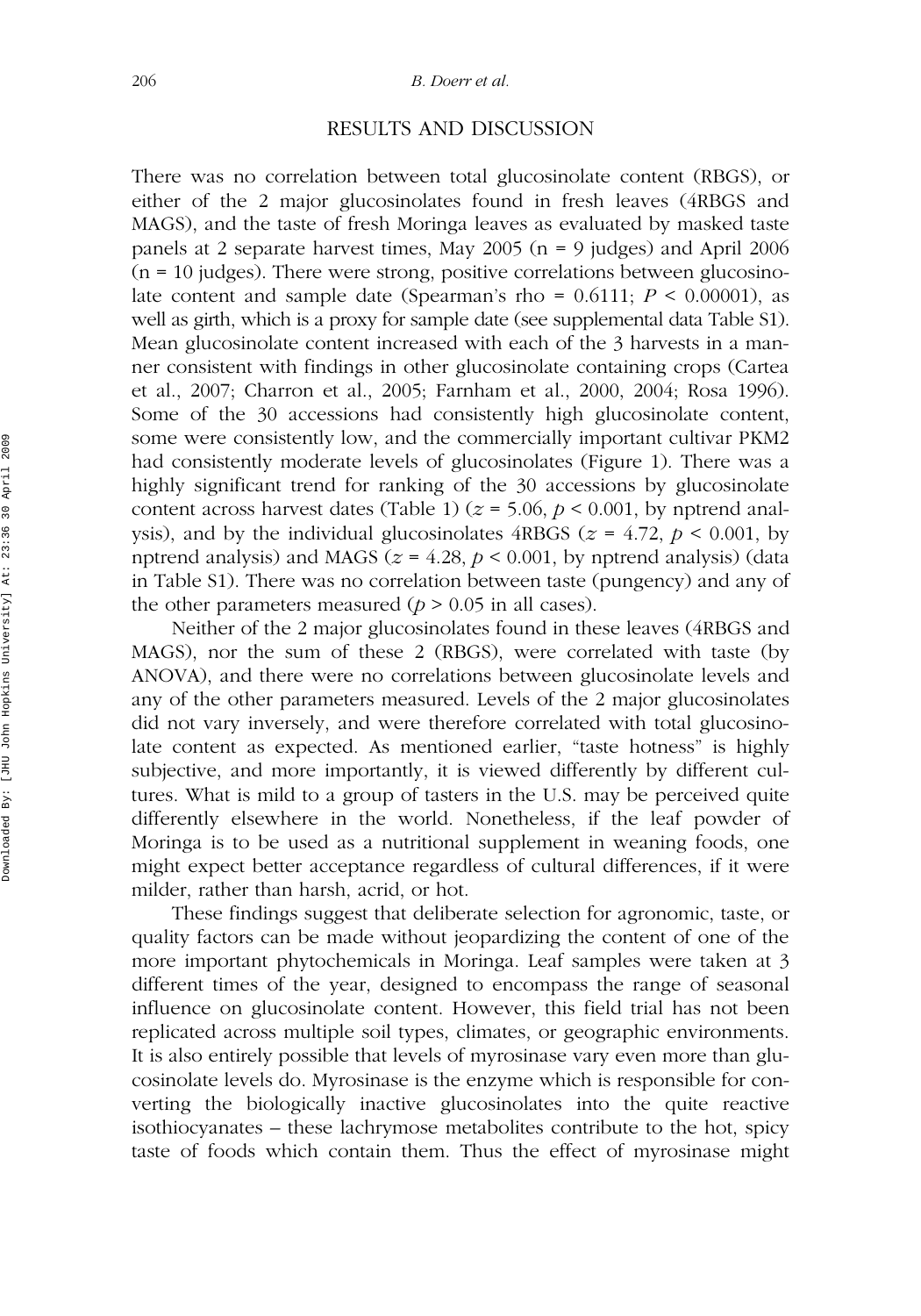| $p < 0.001$ , by nptrend analysis) and MAGS ( $z = 4.28$ , $p < 0.001$ , by nptrend analysis). There were strong, positive correlations between glucosinolate<br>There was a highly significant trend for ranking of the 30 accessions by individual glucosinolate content across harvest dates: $4RBG$ $(z = 4.72$ ,<br>content and both girth, and sample date (Spearman's Rho = $0.611$ ; $p < 0.000001$ )<br>(rhamnopyranosyloxy)benzyl glucosinolate (MAGS)<br>TABLE S1 Major Glucosinolates |                     |                               |                                  |                                  |               |                                             |                             | of 30 Moringa oleifera Accessions: 4-(rhamnopyranosyloxy)benzyl glucosinolate (4RBGS) and Monoacetyl- |                                    |                                                                |
|---------------------------------------------------------------------------------------------------------------------------------------------------------------------------------------------------------------------------------------------------------------------------------------------------------------------------------------------------------------------------------------------------------------------------------------------------------------------------------------------------|---------------------|-------------------------------|----------------------------------|----------------------------------|---------------|---------------------------------------------|-----------------------------|-------------------------------------------------------------------------------------------------------|------------------------------------|----------------------------------------------------------------|
|                                                                                                                                                                                                                                                                                                                                                                                                                                                                                                   |                     |                               | $4RBGS$ ( $\mu$ mol/g fresh wt.) |                                  |               | MAGS (µmol/g fresh wt.)                     |                             | Girth (in.)                                                                                           |                                    | Ht. (ft.)                                                      |
| Source                                                                                                                                                                                                                                                                                                                                                                                                                                                                                            | Accession           | May 05                        | Dec 05                           | Apr 06                           | May 05        | Dec <sub>05</sub>                           | Apr 06                      | May 05                                                                                                | Apr 06                             | May 05                                                         |
| North America                                                                                                                                                                                                                                                                                                                                                                                                                                                                                     |                     |                               |                                  |                                  |               |                                             |                             |                                                                                                       |                                    |                                                                |
| Bradenton, FL                                                                                                                                                                                                                                                                                                                                                                                                                                                                                     | 02099-021D          |                               | 66075<br>6575                    |                                  | 46.2          | 41.7                                        | 6.6                         |                                                                                                       |                                    |                                                                |
| <b>ECHO</b> Farm                                                                                                                                                                                                                                                                                                                                                                                                                                                                                  |                     |                               |                                  |                                  |               |                                             |                             |                                                                                                       | 0.50                               |                                                                |
| Ft. Myers                                                                                                                                                                                                                                                                                                                                                                                                                                                                                         | 92028-991E<br>92026 | $30.780$<br>$7.490$<br>$14.7$ |                                  | $45, 24$<br>$45, 24$<br>$45, 24$ | $68$<br>$258$ | $\begin{array}{c} 13.2 \\ 41.1 \end{array}$ | 24.29<br>49.99              | 18434<br>1842<br>1957                                                                                 | $\frac{8.81}{10.5}$                | 1466<br>1466<br>10.1                                           |
| N. Wood, FL                                                                                                                                                                                                                                                                                                                                                                                                                                                                                       | 00099-001D          |                               |                                  |                                  |               | 23.0                                        |                             |                                                                                                       |                                    |                                                                |
| Villoria, Belize<br>Central America                                                                                                                                                                                                                                                                                                                                                                                                                                                               | 03051-031D          |                               |                                  | 18.6                             | 15.1          |                                             |                             | 5.06                                                                                                  | 6.06                               |                                                                |
| Mexico                                                                                                                                                                                                                                                                                                                                                                                                                                                                                            | 01084-011D          | 37.7                          | 13.8<br>26.2                     | 46.3                             | 19.3          | 23.6<br>26.8                                | 34.0<br>14.9                | 8.44                                                                                                  | 10.31                              | $9.\overline{4}$<br>12.4                                       |
| Caribbean (Haiti)                                                                                                                                                                                                                                                                                                                                                                                                                                                                                 |                     |                               |                                  |                                  |               |                                             |                             |                                                                                                       |                                    |                                                                |
| K. Flanagan                                                                                                                                                                                                                                                                                                                                                                                                                                                                                       | 01046-011A          |                               | 43.3                             | 42.8                             | 11.7          | 22.2                                        | 23.0                        | 8.69                                                                                                  |                                    | 13.6                                                           |
| Bohoc                                                                                                                                                                                                                                                                                                                                                                                                                                                                                             | 02055-021H          | 0,0174<br>30,054<br>30,054    | $37.1$<br>$35.9$<br>$15.1$       |                                  |               | $35.1$<br>$28.7$                            | $28.2$<br>$3.7.9$<br>$46.9$ | 8.44                                                                                                  | 10.13<br>10.56<br>10.56<br>11.0.56 | $12.9$<br>$9.3$<br>$0.3$<br>$0.8$<br>$0.8$                     |
| La Gonave                                                                                                                                                                                                                                                                                                                                                                                                                                                                                         | 02073-021H          |                               |                                  |                                  |               |                                             |                             |                                                                                                       |                                    |                                                                |
| Les Cayes                                                                                                                                                                                                                                                                                                                                                                                                                                                                                         | 02057-021H          |                               |                                  | 38.3<br>55.4                     |               |                                             |                             | $29988$<br>$8998$                                                                                     |                                    |                                                                |
| Port Au Prince                                                                                                                                                                                                                                                                                                                                                                                                                                                                                    | 02056-021H          | 44.9                          | 23.3                             | 42.1                             |               | $22.8$                                      | 25.0                        |                                                                                                       |                                    |                                                                |
| C. Thede                                                                                                                                                                                                                                                                                                                                                                                                                                                                                          | 03064-031H          | sana<br>Sana<br>Sana          | 33.2                             |                                  |               | 41.9                                        | $43.7$                      |                                                                                                       |                                    | $\begin{array}{c} 12.6 \\ 12.1 \\ 11.8 \\ 11.8 \\ \end{array}$ |
| C. Thede                                                                                                                                                                                                                                                                                                                                                                                                                                                                                          | 03065-031H          |                               |                                  |                                  |               | 2<br>22326<br>2836                          | $43.8\,$                    | $7.887$<br>$7.887$<br>$8.75$                                                                          | 9.88<br>8.88<br>10.56              |                                                                |
| C. Thede                                                                                                                                                                                                                                                                                                                                                                                                                                                                                          | 03067-031H          |                               |                                  |                                  |               |                                             |                             |                                                                                                       |                                    |                                                                |
| C. Thede                                                                                                                                                                                                                                                                                                                                                                                                                                                                                          | 03068-031H          |                               | $15.9$<br>$21.6$<br>$41.6$       |                                  |               |                                             | $43094$<br>$4254$           |                                                                                                       |                                    |                                                                |
| C. Thede                                                                                                                                                                                                                                                                                                                                                                                                                                                                                          | 03069-031H          |                               |                                  |                                  |               |                                             |                             |                                                                                                       | $9.88$<br>8.06                     |                                                                |
| Archai                                                                                                                                                                                                                                                                                                                                                                                                                                                                                            | 03070-031H          |                               | 26.9<br>28.9<br>27.9             |                                  |               | 21.4                                        |                             | 6.31                                                                                                  |                                    | $10.4\,$                                                       |
| C. Thede                                                                                                                                                                                                                                                                                                                                                                                                                                                                                          | 03071-031H          |                               |                                  |                                  | 33.6          | 39.9                                        | 39.4                        | 9.63                                                                                                  | 11.5                               | 15.0                                                           |
| Titayen                                                                                                                                                                                                                                                                                                                                                                                                                                                                                           | 58-021H<br>020      | 26.5                          |                                  | 38.7                             |               | 28.4                                        |                             | 0.9                                                                                                   | 14.25                              | 13.1                                                           |
|                                                                                                                                                                                                                                                                                                                                                                                                                                                                                                   |                     |                               |                                  |                                  |               |                                             |                             |                                                                                                       |                                    | (Continued)                                                    |

Downloaded By: [JHU John Hopkins University] At: 23:36 30 April 2009 Downloaded By: [JHU John Hopkins University] At: 23:36 30 April 2009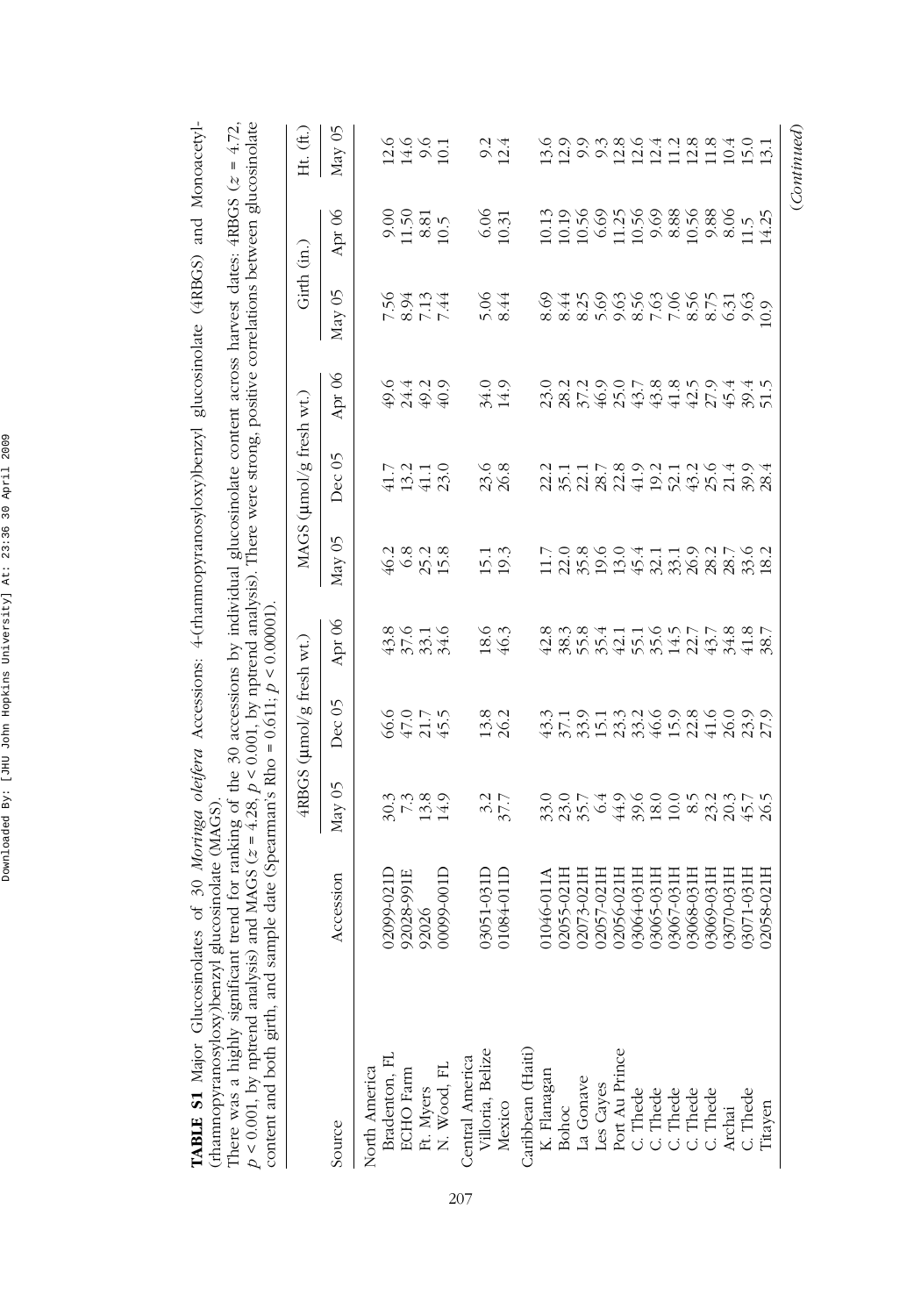| ć<br>Ľ<br>I |  |
|-------------|--|

|                       |        | 4RBGS (umol/g fresh wt.)                      |                                      |                                                            | MAGS (µmol/g fresh wt.)                                                                                                                                                                                                                                                                                                               |                                                                              |                                      | $Girth$ $(in.)$                  |                               |
|-----------------------|--------|-----------------------------------------------|--------------------------------------|------------------------------------------------------------|---------------------------------------------------------------------------------------------------------------------------------------------------------------------------------------------------------------------------------------------------------------------------------------------------------------------------------------|------------------------------------------------------------------------------|--------------------------------------|----------------------------------|-------------------------------|
| Accession             | May 05 | Dec 05                                        | Apr 06                               | Vay 05                                                     | Dec 05                                                                                                                                                                                                                                                                                                                                | Apr 06                                                                       | Vlay 05                              | Apr 06                           | Ht. $(ft.)$<br>May 05         |
|                       |        |                                               |                                      |                                                            |                                                                                                                                                                                                                                                                                                                                       |                                                                              |                                      |                                  |                               |
| 110-5400              |        |                                               |                                      |                                                            |                                                                                                                                                                                                                                                                                                                                       |                                                                              |                                      |                                  |                               |
| 3005-031              |        |                                               |                                      |                                                            |                                                                                                                                                                                                                                                                                                                                       |                                                                              |                                      |                                  | 8<br>0.21 0.0<br>0.21 0.0     |
|                       |        |                                               |                                      |                                                            |                                                                                                                                                                                                                                                                                                                                       |                                                                              |                                      |                                  |                               |
| 3056-031              |        |                                               |                                      |                                                            |                                                                                                                                                                                                                                                                                                                                       |                                                                              |                                      |                                  |                               |
|                       |        |                                               |                                      |                                                            |                                                                                                                                                                                                                                                                                                                                       |                                                                              |                                      |                                  |                               |
| 3052-031              |        |                                               |                                      |                                                            |                                                                                                                                                                                                                                                                                                                                       |                                                                              |                                      |                                  |                               |
| 8018                  |        |                                               |                                      |                                                            |                                                                                                                                                                                                                                                                                                                                       |                                                                              |                                      |                                  |                               |
|                       |        |                                               |                                      |                                                            |                                                                                                                                                                                                                                                                                                                                       |                                                                              |                                      |                                  |                               |
| 088-011               |        |                                               |                                      |                                                            |                                                                                                                                                                                                                                                                                                                                       |                                                                              |                                      |                                  |                               |
| 3066-031 <sup>1</sup> |        |                                               |                                      |                                                            |                                                                                                                                                                                                                                                                                                                                       |                                                                              |                                      |                                  | 00000000<br>1111010           |
| 3055-0311             |        |                                               |                                      |                                                            |                                                                                                                                                                                                                                                                                                                                       |                                                                              |                                      |                                  |                               |
| 3053-0311             |        |                                               |                                      |                                                            |                                                                                                                                                                                                                                                                                                                                       |                                                                              |                                      |                                  |                               |
|                       |        | $3.88740844$ $4.8841496$<br>$80710$<br>$2010$ | 21254<br>2254<br>45858885<br>4585888 | 3.5748<br>3.5748<br>$44325$<br>$44325$<br>$4431$<br>$4431$ | $\begin{array}{c} 2.38 \\ 2.48 \\ 2.59 \\ 2.59 \\ 2.59 \\ 2.59 \\ 2.59 \\ 2.59 \\ 2.59 \\ 2.59 \\ 2.59 \\ 2.59 \\ 2.59 \\ 2.59 \\ 2.59 \\ 2.59 \\ 2.59 \\ 2.59 \\ 2.59 \\ 2.59 \\ 2.59 \\ 2.59 \\ 2.59 \\ 2.59 \\ 2.59 \\ 2.59 \\ 2.59 \\ 2.59 \\ 2.59 \\ 2.59 \\ 2.59 \\ 2.59 \\ 2.59 \\ 2.59 \\ 2.59 \\ 2.$<br>20.1<br>42.6<br>20.3 | 0,040<br>5,048<br>2,048<br>1 3 3 5 4 5 1 5<br>4 5 9 9 9 5 9<br>3 5 9 9 9 9 9 | 4452484<br>6445488<br>45552<br>48552 | 00 30 30<br>00 30 30<br>00 30 30 | 8.33<br>13.36<br>11.3<br>11.3 |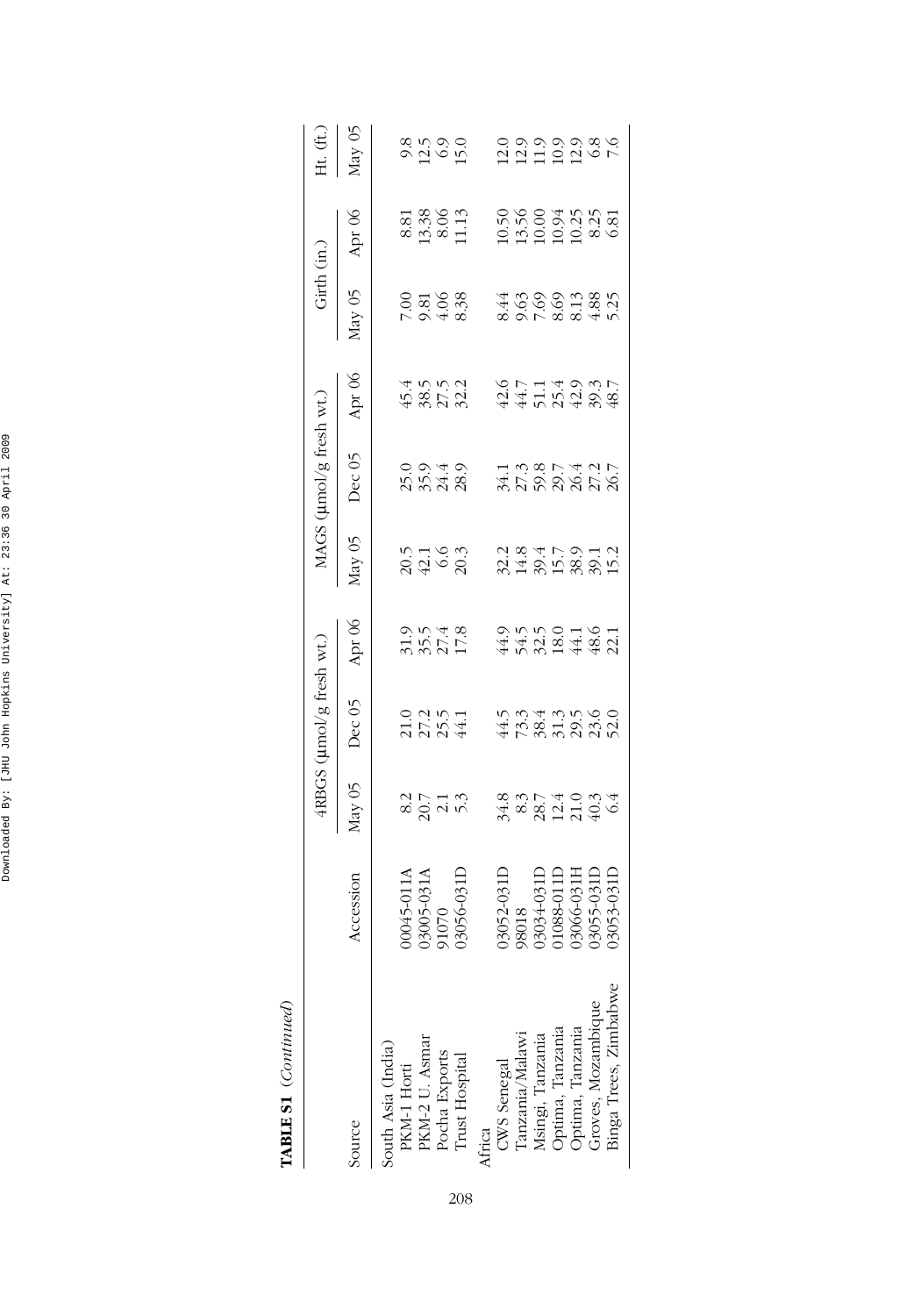

**FIGURE 1** Glucosinolate content for 30 Moringa accessions at 3 harvest dates:  $1<sup>st</sup> - May$ 2005 (Δ), 2<sup>nd</sup> – December 2005 (○), 3<sup>rd</sup> – April 2006 (□). Overall means for each harvest date are plotted as large crosses. Representative high-, medium-, and low-glucosinolate accessions are indicated by "A" (Bradenton accession 02099-021D), "B" (PKM-2), and "C" (Pocha Exports accession 91070), respectively.

actually overshadow the effect of glucosinolate levels. Although the phytochemical benefit to be derived from Moringa's glucosinolates would still accrue to people eating plants high in glucosinolates and low in myrosinase, such a conclusion is not warranted by our pilot study.

If intelligent efforts are to be directed toward producing and disseminating plants with a specific taste (e.g., mild) for specific purposes (e.g., weaning food), baseline information on these qualities must first be developed. Ultimately, it will be necessary to determine the degree to which harshness of taste is controlled by the genetics of a cultivar, variety, or accession, and by the environmental conditions in which the plants are grown (soil type, water status, amount of heat, drought, pathogen stress, etc.). Leaf or foliage production (e.g., biomass) must also be better characterized. Foliage production can be expected to vary across cultivars or breeding lines based upon their genetics, and by environmental conditions and it is even possible that these factors could influence glucosinolate localization within the leaf canopy. The genetics of a cultivar determine the potential of that cultivar for biomass production, growth habit, and phytochemical content, whereas environmental conditions modulate that potential. There is considerable experimental evidence that glucosinolate levels vary widely among cultivars of a particular species grown in the same environment (Farnham et al., 2000, 2004; Rosa, 1996). Part of the variation in glucosinolate content is also correlated to the stage of plant growth and due to environmental variables. For example, higher temperatures and longer days lead to higher glucosinolate production in plant leaves (Cartea et al.,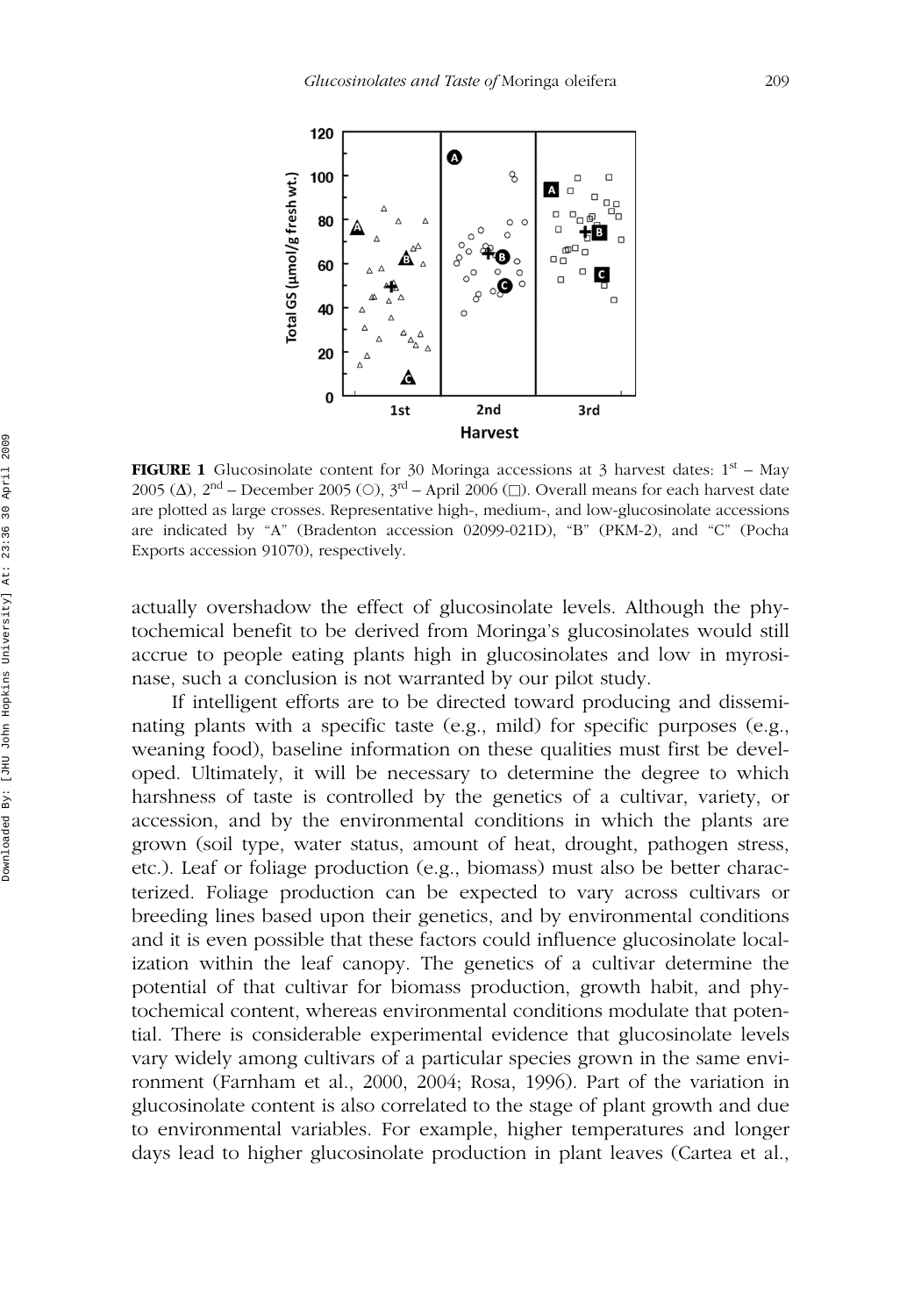2007; Charron et al., 2005). The detection and plant extraction methodologies used herein are well established and widely used.

Evidence for the positive influence of these glucosinolates on health has been addressed in the literature (reviewed by Fahey et al., 2001). We have identified cultivars from an open germplasm collection that have high-, medium-, or low glucosinolate content over the course of a year's growing cycle (Figure 1). Our data suggest that it is unlikely that there is a significant relationship between pungency (hot taste) and glucosinolate content. If these preliminary indications hold up to further experimental scrutiny, then selection based on taste should not place negative selection pressure on glucosinolate content of the germplasm in a breeding program. This conclusion would support greater efforts to cultivate varieties that have both a mild taste and higher levels of health-promoting glucosinolates.

#### ACKNOWLEDGEMENTS

We gratefully acknowledge the provision of a travel grant to Stewart B. Reed by Trees for Life (Wichita, KS). Other outside funding was provided by the Lewis B. and Dorothy Cullman Fund, the Prevent Cancer Foundation, and NIH Grant #1R01 CA 93780-05A2. None of the authors has any conflicts of interest.

#### REFERENCES

- Anbarassan, P., K. V. Sreeja, S. Kalaiselvi, A. Parvatham, and P. G. B. Vedamuthu. 2001. Our Moringa experience. An overview. Oct 29-Nov 2, 2001 Presentation in Dar Es Salam, Tanzania. http://www.moringanews.org/seminaire\_en.html (Accessed on June 27, 2008).
- Bennett R. N., F. A. Mellon, N. Foidl, J. H. Pratt, M. S. DuPont, L. Perkins, and P. A. Kroon. 2003. Profiling glucosinolates and phenolics in vegetative and reproductive tissues of the multi-purpose trees *Moringa oleifera* L. (Horseradish tree) and *Moringa stenopetala* L. *Journal of Agricultural and Food Chemistry* 51: 3546–3553.
- Cartea, M. E., P. Velasco, S. Obregon, G. Padilla, and A. deHaro. 2007. Seasonal variation in glucosinolate content in *Brassica oleracea* crops grown in northwestern Spain. *Phytochemistry* 69(2): 403–410.
- Charron, C. S., Saxton, A. M., and C. E. Sams. 2005. Relationship of climate and genotype to seasonal variation in the glucosinolate-myrosinase system. I. Glucosinolate content in ten cultivars of *Brassica oleracea* grown in fall and spring seasons. *Journal of the Science of Food and Agriculture* 85(4): 671–681.
- Fahey, J. W., Y. Zhang, and P. Talalay. 1997. Broccoli sprouts: an exceptionally rich source of inducers of enzymes that protect against chemical carcinogens. *Proceedings of the National Academy of Sciences of the USA* 94: 10367–10372.